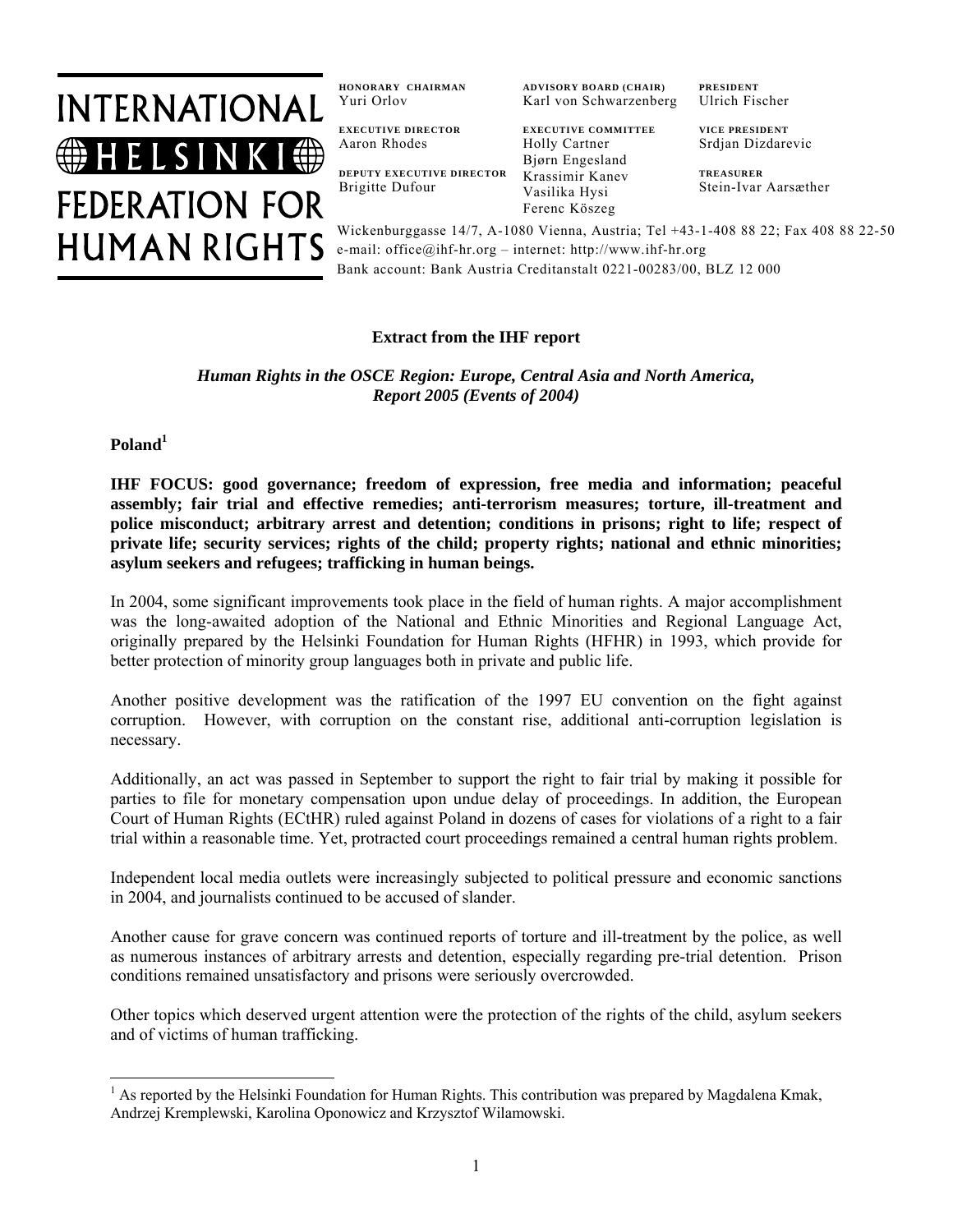#### **Good Governance**

Poland ratified the Convention on the Fight against Corruption Involving Officials of the European Communities or officials of Member States of the European Union (of 26 May 1997). In addition, amendments to the Penal Code, which took effect on 1 July 2003, set forth regulations aiming to combat corruption.<sup>2</sup> Within one year of the newly effective anti-corruption regulations, which warrant impunity to those informing on cases of bribery, two hundred corruption cases came to light. Previously, corruption was hardly detectable.<sup>3</sup>

In June 2004, the CBOP polling company published the results of a survey on how the Polish population perceived corruption in Poland. The survey indicated that 95% of Poles believed that corruption was a serious problem. Seventy-seven percent of the respondents thought that many state officials took advantage of the positions they held, and 71% percent were of the opinion that when "money talks," even a law may be enacted or amended in Poland.

Poland was the scene of many corruption scandals in 2004. The problem was most prominent in the public procurements market, where most tenders were conducted. In order to win tenders, participants frequently manipulated the technical parameters, set conditions that could only be satisfied by certain companies, and tampered with cost estimate figures and payment deadlines.<sup>4</sup>

The Public Procurements Act of March 2004 imposed more stringent criteria for participating in bidding procedures. Still, the law does not work well in practice. Despite having various legal instruments at hand, parties to tenders have not been keen to use them, because, among other things, the law is highly controversial.<sup>5</sup>

- One of the recent corruption scandals involved Lew Rywin,  $\delta$  a well-known film producer, who extended a corruption proposal to Agora, a Polish media group. This happened on the occasion of pending amendments to the Media Act. Ryvin offered a scheme to quash the anti-concentration clauses in return for taking a top management position in a TV station. In April 2004, a court of first instance sentenced Lew Rywin to 2.5 years in prison for fraud. He appealed, and the case was pending in the second instance as of the end of 2004.
- Another widely covered, albeit obscure, case was the corruption affair related to PKN Orlen, Poland's largest petroleum group, which involved politicians, business people and the secret service. At the instigation of state authorities, secret service agents unlawfully arrested PKN Orlen's president of the board of. As of the end of the year, the case was being screened by a parliamentary inquiry committee whose work in progress increasingly revealed that the scandal involves an expanding number of individuals in top state positions and business figures.

In addition to the already taken legal measures to fight against corruption, some Polish politicians wished to go further and append the existing body of legislation. Some members of parliament tabled a bill to amend the law to restrict the pursuit of business activity by persons in high public positions. The bill aims to impose a mandatory disclosure of the sources of funds of their business activities, and to make

<sup>&</sup>lt;sup>2</sup> Article 230a of the Penal Code of 6 June 1997 (*Journal of Laws* of 1997, number 88, pos. 553, as later amended).<br><sup>3</sup> *Rzeczpospolita*, No. 228, 28 September 2004, p. C1.<br><sup>4</sup> *Rzeczpospolita*, No. 162, 13 July 2004.

<sup>&</sup>lt;sup>5</sup> Interview with Grażyna Kopińska, head of the "Against Corruption" program run by the Stefan Batory Foundation and member of the Public Procurements Board, *Tygodnik Powszechny*, No. 33, 15 August 2004, p. 3. 6

See IHF, *Human Rights in the OSCE Region: Europe, Central Asia and North America, Report 2004 (Events of 2003)*, http://www.ihf-hr.org/documents/doc\_summary.php?sec\_id=3&d\_id=3860.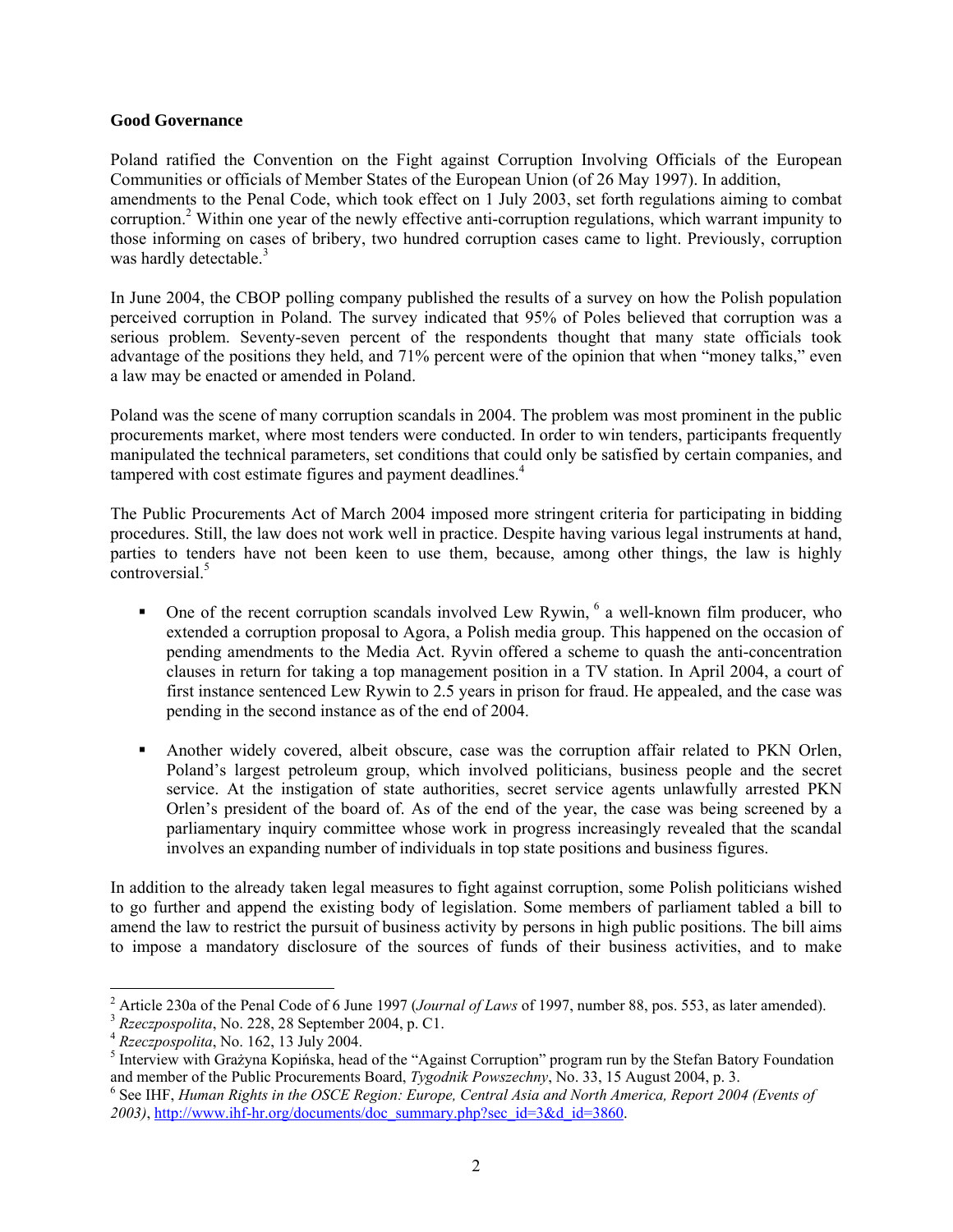politicians and officials submit information on separate property of spouses, siblings, ancestors and descendants. The proposals are found to be controversial.<sup>7</sup>

#### **Freedom of Expression, Free Media and Information**

Independent local media outlets were increasingly subjected to political pressure and economic sanctions in 2004. In addition to harassment and insults, another method used frequently by local politicians to exert pressure on journalists and publishers was threatening to get advertisers to cut their advertising budgets with the media.

- Following unflattering reports on the chief of the Kowiesy municipality in the local newspaper *Głos Skierniewic i okolic*, the paper's advertisements disappeared from billboards.
- As soon as the local newspaper *Fakty* featured reports of the mayor of Bełchatów (central Poland) employing his friends and family, the town stopped placing its ads in the newspaper.
- In Szczytno, a local councilor criticized in the *Kurek Mazurski* threatened the newspaper's publisher and owner that he would have the newspaper bankrupt.<sup>8</sup>

Increasing numbers of criminal and civil defamation lawsuits were filed against reporters<sup>9</sup> who had criticized public officials for their poor performance of duties. The Polish law still stipulates criminal liability for slander, and prosecutors initiated penal proceedings against journalists in 2004, which resulted in self-censorship and restricted the freedom of expression.

- Andrzej Marek, editor-in-chief of the *Wieści Polickie* weekly, described a case in which the Police Council's media officer urged the town's advertisers to collaborate with the advertising agency he had worked for and dissuaded them from advertising with *Wieści Polickie*. The court of first instance found that the official was slandered, sentenced the journalist to three months of suspended imprisonment and ordered him to apologize to the "slandered" official. The court of second instance upheld the verdict and adjudicated that the suspended penalty be enforced. This did not happen, however. On 22 June, the Supreme Court of Justice upheld the sentence. The general prosecutor initiated a pardon procedure, and the journalist had his punishment deferred again.
- Marian Maciejewski, working at the regional Lower Silesian edition of the *Gazeta Wyborcza*  nationwide daily, was found guilty of reporting that could result in the loss of public confidence in the judiciary. On 25 November 2000, Maciejewski criticized the operation of judges of the Wrocław Regional Court and District Court at the Wrocław-Krzyki borough. The article was entitled "False Look of the Wrocław Temida*"* and it was published in the Wrocław-based *Gazeta Wyborcza - Gazeta Dolnośląska*. Maciejewski cited demeaning conduct on the part of the judges, referring to them as "the thieves in the judiciary" and citing "mafia-type dealings" between prosecutors and judges. In addition, Maciejewski was found guilty of unjustifiably imputing undue pursuit of the investigation in one case to the regional Wrocław prosecutor. The District Court at Brzeg, Lower Silesia, sentenced Maciejewski to a fine of PLN 1,800 (approximately

 $<sup>7</sup>$  Amendment to the law restricting the pursuit of business activity by persons in public positions. The Sejm Papers</sup> No. 3017 [Ustawa o zmianie ustawy o ograniczeniu prowadzenia działalności gospodarczej przez osoby pełniące funkcje publiczne. Druk sejmowy nr 3017], www.sejm.gov.pl.

<sup>&</sup>lt;sup>8</sup> "Małym trudniej pisać prawdę," *Rzeczpospolita*, No. 258, 3 November 2004.

 <sup>&</sup>quot;Złe sygnały dla dziennikarzy," *Rzeczpospolita*, No. 266, 13-14 Nov. 2004.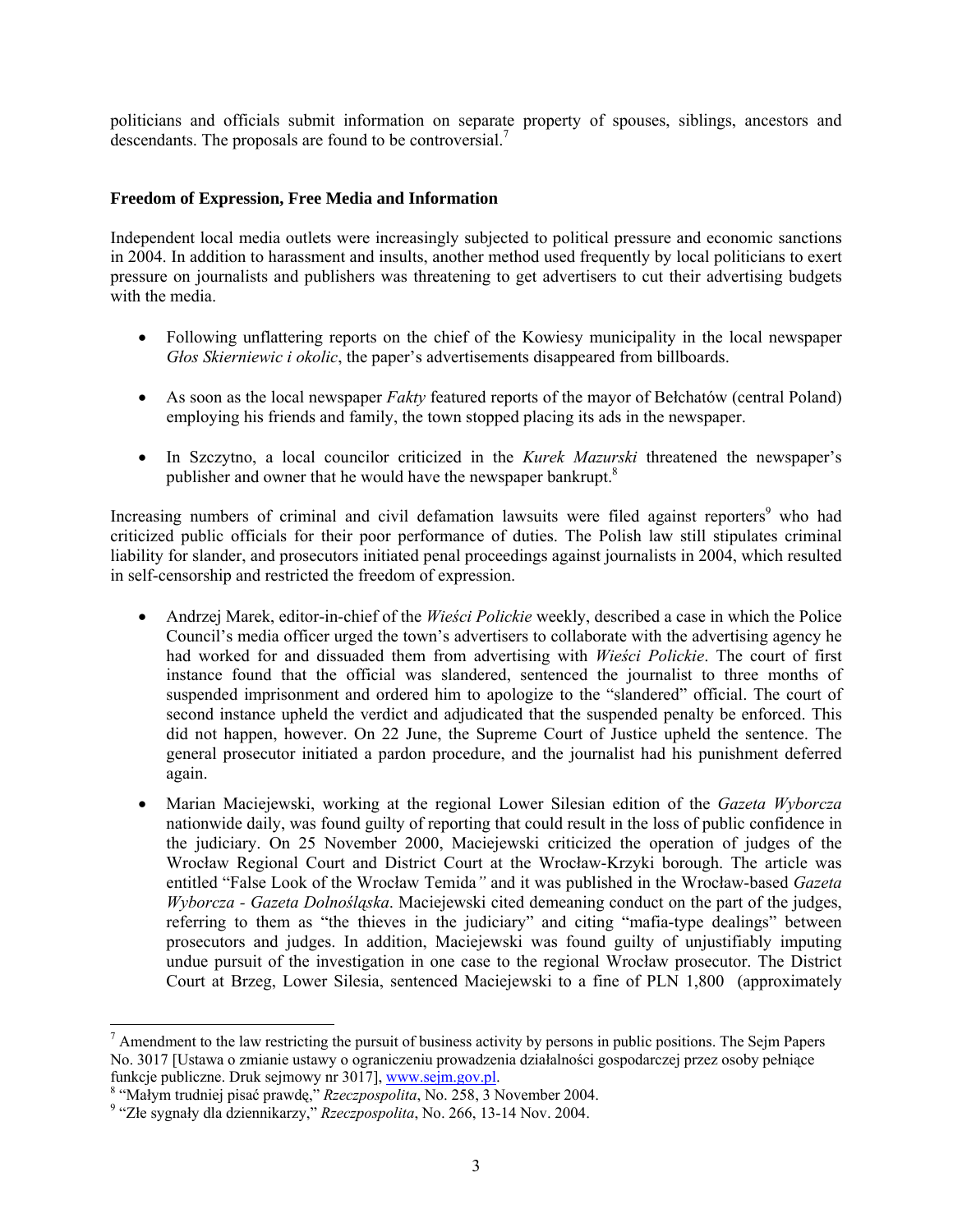EUR 450) and compensatory damages of PLN 1,000 (EUR 250). On appeal, the case was referred to the Opole Regional court.

The HFHR acts in the case of Maciejewski as a representative of society and it petitioned to the court in an *amicus curiae* brief stating that the decision of the court is to be based on standards, which provide for the protection of human rights. It will also take up the constitutionality of the Polish Penal Code article 212(2) that provides for criminal liability for slander, and article 213(1) that lays down the premises for relieving oneself of such liability.

The HFHR noted that these provisions of the Criminal Code are grossly at variance with article 54(1) of the Constitution, as they seriously restrict the right of journalists to enjoy freedom of expression. Moreover, these provisions stipulate that in order to relieve oneself of criminal liability, a journalist must prove the veracity of his/her reports, while the standards of the ECtHR merely require that journalists maintain professional integrity in soliciting information. Further, the provisions set forth grossly disproportionate penalties (of up to two years of imprisonment) vis-à-vis the interest at stake. The HFHR pointed out that people's reputations also can be protected by less onerous methods, such as civil lawsuit. The HFHR suggested that the Opole Regional Court address a legal query to the Constitutional Court so that the court may take a position on what is a particularly important issue from the freedom of expression perspective. A possible Constitutional Court ruling, which would deem the aforementioned Penal Code provisions unconstitutional, might not only bring about the acquittal of Marian Maciejewski, but also put an end to all other pending criminal proceedings in similar cases.<sup>10</sup>

## *Confidentiality of Journalistic Sources and Access to Information*

In a corruption scandal involving Andrzej P., a member of parliament, the local prosecutor in Kalisz demanded that a telephone operator disclose information on the telephone conversations of investigative journalists working for *Gazeta Wyborcza* and *Rzeczpospolita*, Poland's key dailies. The two journalists were collecting information on Andrzej P.'s alleged corruptive practices.

The prosecutor's decision violated the confidentiality of journalistic sources, and therefore violated the freedom of the media. The Helsinki Committee in Poland and the HFHR stated that the prosecutor's decision was yet another example of attempts to limit press freedoms. They noted that using penal law provisions to stop journalists from researching issues that are of vital public importance is a practice totally alien to the spirit of the rule of law. They continued: "Such practices break the fundamental laws on the freedom of expression and the right to good administration."<sup>11</sup>

In late 2004, work was underway in the *Sejm* (lower house of parliament) on government-submitted amendments to the Classified Information Protection Act of 22 January 1999.<sup>12</sup> According to the HFHR and to the Monitoring Centre for the Freedom of the Press, the proposed amendments intend to overly restrict access to information of public importance of interest and allow for undue interference by security agencies in private and business life. They maintain and even extend the inadequate regulations concerning protection of classified information; consolidate the discretionary practice of giving access to public information; further increase the powers of the state security services; broaden the scope of interference by law enforcement agencies in the operation of agencies and entrepreneurs; and enhance surveillance and restriction of private life.<sup>13</sup>

<sup>&</sup>lt;sup>10</sup> Communication of the HFHR related to acting in Marian M.'s case as a representative of society.<br><sup>11</sup> Gazeta Wyborcza, No. 280, 30 November 2004, p. 6.<br><sup>12</sup> The Sejm papers No. 2165, <u>http://www.sejm.gov.pl</u>.<br><sup>13</sup> See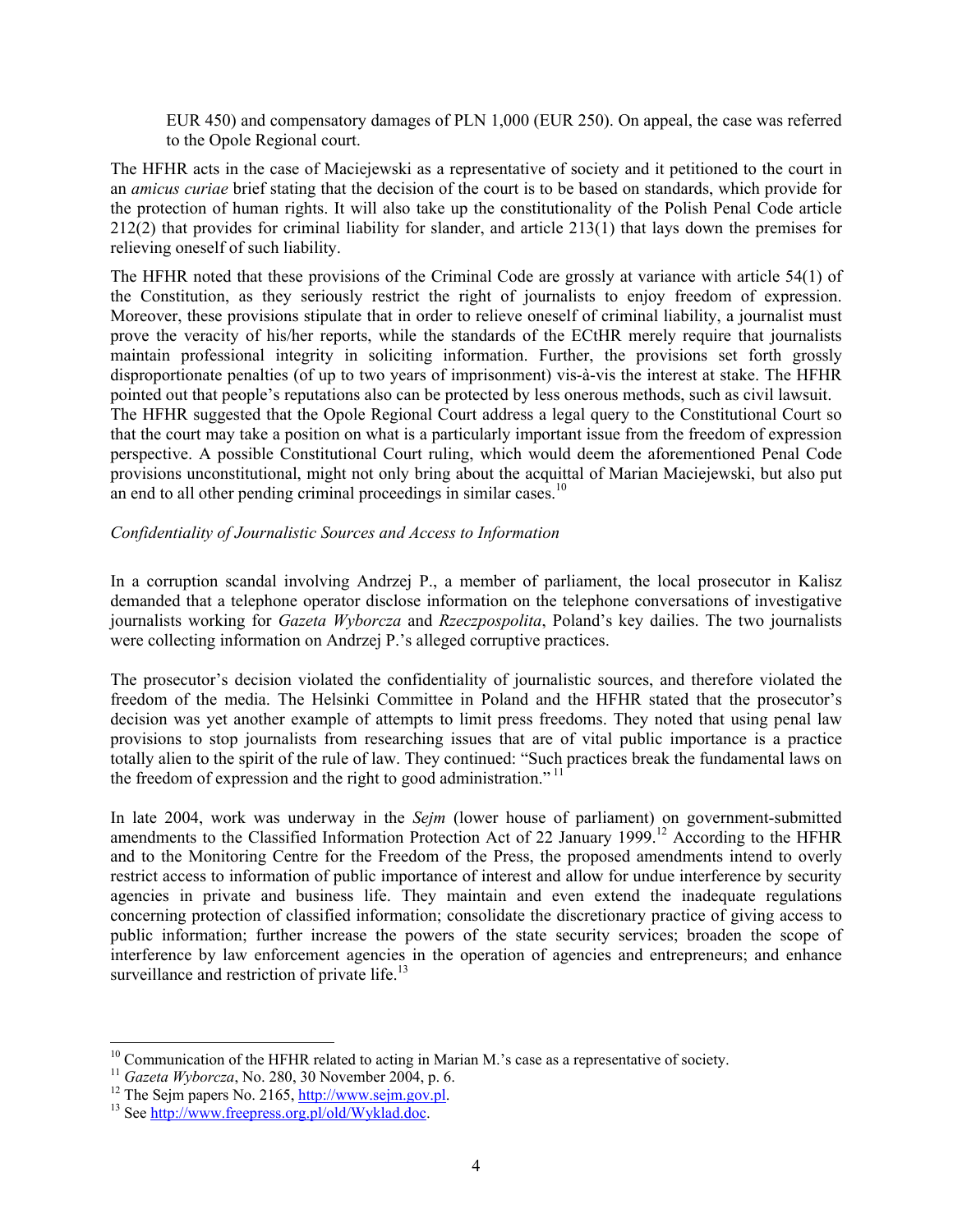The Constitution of Poland grants all citizens the right to seek information on the operation of public authorities and people in public functions.<sup>14</sup> Pursuant to the Freedom of Information Act,<sup>15</sup> all public institutions and organizations performing tasks and purposes of public nature must provide access to official documents (public information). In practice, however, public offices frequently barred access to information in 2004 under various excuses. They did not make their decisions available and sometimes failed to reply to queries or responded with general, rather than specific documents.<sup>16</sup>

Problems in accessing public information were also encountered by the media, chiefly local, who in most cases were able to obtain information only after a court judgment was promulgated.

## **Peaceful Assembly**

In April 2004, the *Sejm* enacted the government's amendment of the law on public assemblies. The lawmakers carried out the mandatory consultation, but NGOs were not consulted about the bill.

The central objective of the amendment was to tighten the regulations concerning public assemblies. Had the amendment become effective, any assembly including a person "whose external appearance would prevent their identification" would be illegal. In addition, the assembly's leader would have been personally liable for damage caused by the participants.

Human rights NGOs found both amended provisions to run counter to article 57 of the Constitution, which safeguards the freedom of holding peaceful assemblies and participating in them, and appealed to President Kwaśniewski not to sign the bill. The president referred it to the Constitutional Court, which ruled in November that both provisions are too restrictive for the constitutionally guaranteed freedom of assembly.<sup>17</sup>

In 2004, the freedom of a peaceful assembly was violated on the occasion of the "Equality Parade" intended to be organized by the International Lesbian and Gay Association in Warsaw on 11 June.18 The League of Polish Families (Liga Polskich Rodzin, a radical right wing political party represented in the *Sejm*) and the All-Polish Youth (Młodzież Wszechpolska, the league's junior arm) announced their plan to hold a march on the same day. The Warsaw Council asked mayor Lech Kaczyński not to give his assent to the parade, i.a., due to the date chosen – which was the day after Corpus Christi, an important religious holiday – and the fact that the parade's route was close to church buildings. The parade's organizers modified the route accordingly, and the All-Polish Youth opted to follow in a procession behind the gay parade. As a result, the mayor of Warsaw banned both parades, claiming that they could cause "hazards to human health, life or property."19 However, the head of the Mazowsze province administration overruled the decision, after which the mayor re-issued the ban, this time justifying it by declaring the gay parade as "offending public morals by flaunting attitudes of sexual minorities regarding their sexual behavior" and offending "religious sensitivities of parts of the general public."<sup>20</sup> The head overruled the mayor's decision again. In the face of the mayor's third ban, the "Equality Parade" was replaced by the "Equality Rally" on 11 June.

<sup>&</sup>lt;sup>14</sup> Article 61 of the Constitution of the Republic of Poland.

<sup>&</sup>lt;sup>15</sup> Public Information Access Act of 6 September 2001, *Journal of Laws* 2001, No. 112, pos. 1198 and *Journal of Laws* 2002, No. 153, pos. 1271.

<sup>&</sup>lt;sup>16</sup> *Rzeczpospolita*, No. 260, 5 November 2004<br><sup>17</sup> Jugdement of the Constitutional Court No. Kp 1/04, 10 Nov. 2004, www.trybunal.gov.pl.

<sup>&</sup>lt;sup>18</sup> E. Siedlecka, "Grają paradą w ping-ponga," *Gazeta Wyborcza*, No. 123, 6 June 2004.<br><sup>19</sup> Ibid.

 $^{20}$  Ibid.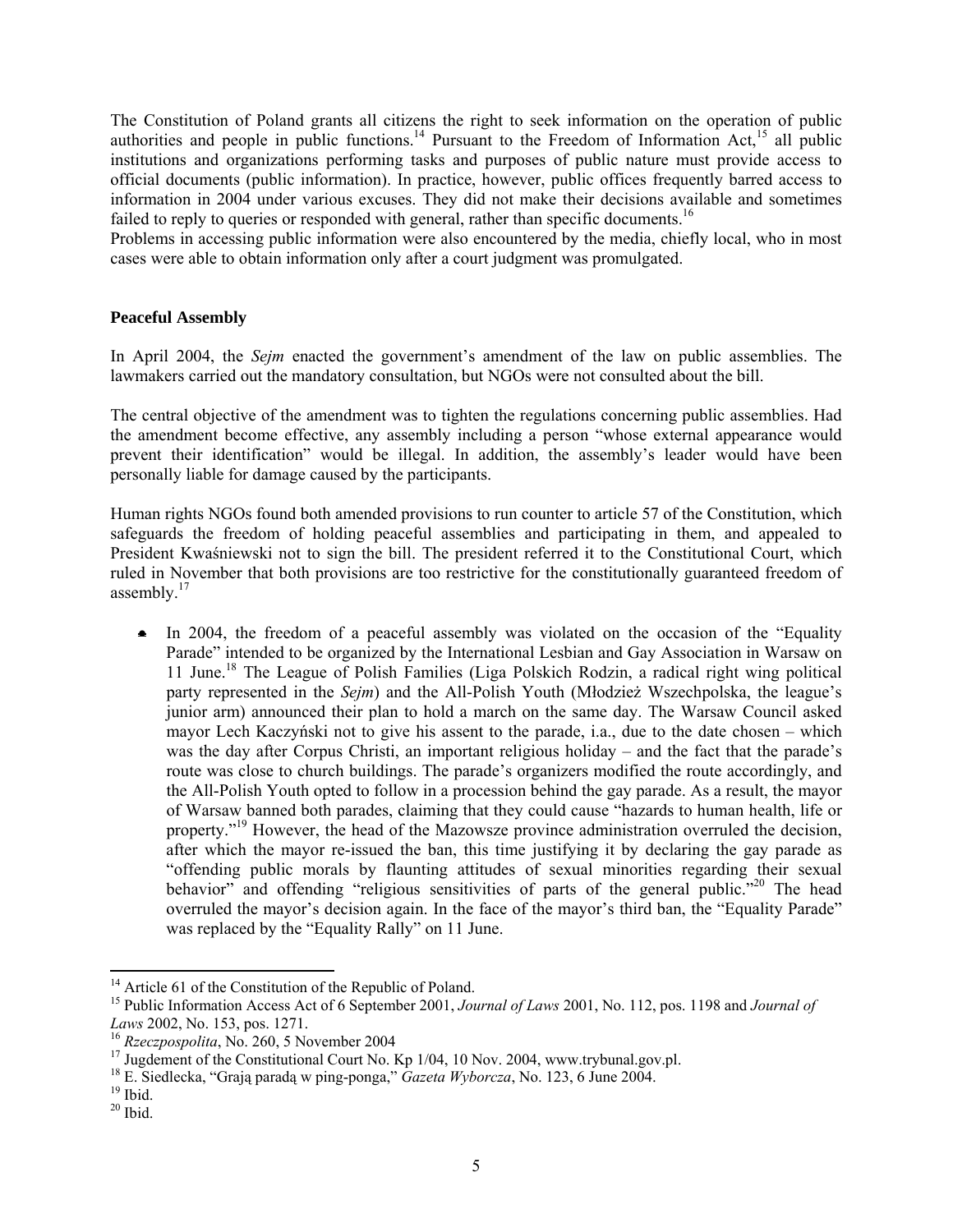## **Fair Trial and Effective Remedies**

Between 1 January and 14 December 2004, the ECtHR found violations of article 6(1) (right to a fair trial within a reasonable time) of the European Convention on Human Rights and Fundamental Freedoms (ECHR) in 56 cases against Poland due to protracted court proceedings.21 The cases concerned complaints lodged with the ECtHR in 1997-2003**.** A few hundred similar cases are still pending before the court. Two cases have been struck off the list following friendly settlements.<sup>22</sup> In two other cases, the ECtHR also found breach of article 13 (effective remedy before a national authority) due to absence of the right to effective remedy.<sup>23</sup>

On 17 September, an act came into force that makes it possible to complain against violations of the right of a party to adjudge a case before the court without undue delay. The law was enacted in implementation of the obligation imposed on Poland by the ECtHR as an aftermath of the case of *Kudla v. Poland.24* A court of appeal may rule a compensation for delay in judicial proceedings of maximum PLN 10,000 (EUR 2,500).

In the first month of the law's effective operation, courts were addressed with several hundred complaints of which only few were granted. The plaintiffs waited two weeks for the initial batch of rulings to come through. Financial compensation was awarded in just a few cases and never exceeded PLN 300 (EUR 75) which – given the weight of breaches of law (negligence on the part of the judiciary resulting in uncertainty and other damages to parties to the proceedings) – should be considered as a less-than-token sum.

Several complaints against the violation of the right to fair trial were pending in Polish courts.

• In one complaint, the HFHR represents 19 individuals who were accused of being part of a criminal organization. The case of defendant Grzegorz R. was dealt with in separate proceedings. The Regional Court in Płock found him guilty. In its substantiation, the court pointed out that the defendant committed crimes jointly with individuals subject to the main trial. In this instance, breach of the right for the case to be examined by an impartial court consists in the fact that the case will be examined in the main trial by the court of the same constitution, which had sentenced Grzegorz R. (and developed confidence in the guilt of the remaining 18 defendants) and thus cannot act unbiased. As of the end of 2004, the HFHR was preparing a legal opinion on the matter, which concerns the possible violation of the right to fair trial by infringing the impartiality principle.

## **Access to Legal Counsel**

In its consideration of the fifth periodic report of the Republic of Poland on implementation of the International Covenant on Civic and Political Rights (ICCPR), the UN Human Rights Committee addressed the issue of access to legal aid by detainees. In its Recommendation C-14: "the Committee notes the State Party's intention to undertake a comprehensive reform of the Polish legal aid system, but

 $^{21}$  For the list of all these cases, www.hfhrpol.waw.pl.

<sup>&</sup>lt;sup>22</sup> Sobczuk v. Poland, 25 May 2004, Appl. No. 51799/99; *Ostrowski v. Poland,* 28 September 2004, Appl. No.

<sup>63391/00.&</sup>lt;br><sup>23</sup> Lislawska v. Poland, 13 July 2004, Appl. No. 37761/97; Zynger v. Poland, 13 July 2004, Appl. No. 63389/00.

<sup>&</sup>lt;sup>24</sup> Kudla v. Poland, 26 October 2000, Appl. No. 30210&96. The complaint concerned violations of number of rights guaranteed in the ECHR, the most important of which was a violation of article 6 by Poland (right to a fair trial within a reasonable time). The ECtHR, among other things, obliged Poland to introduce an effective remedy to for the applicants for a violation of this right.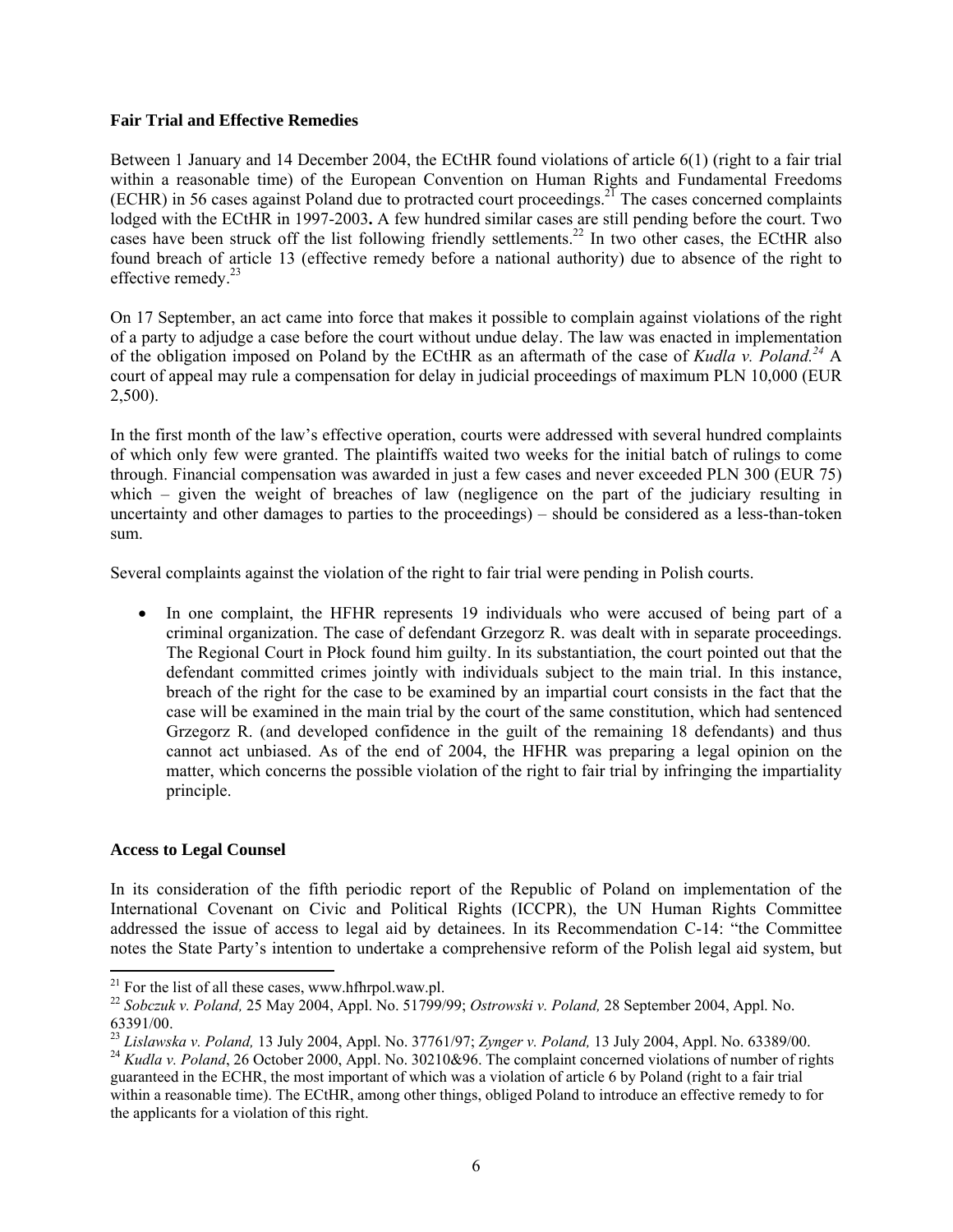regrets that persons detained cannot at this time enjoy their right to legal aid from the beginning of their detention (Article 14). The State party should take measures to ensure that all persons, including those in detention, have access to legal aid at all times. $^{225}$ 

The possibility of detainees exercising their right to defense was also subject of a Constitutional Court verdict. In early December, the court ruled that provisions of the Criminal Procedure Code are unconstitutional as they do not warrant detainees, their counsels or attorneys the right to partake in a court sitting aimed to examine their complaints against detention. In practice, the detainees' right to partake in the sitting has been granted purely at the discretion of the courts. The Constitutional Court stressed that the decision to detain concerns fundamental personal freedoms guaranteed by article 41(1) of the Constitution, which states: "Personal inviolability and security shall be ensured to everyone."

The Constitutional Court underlined the fact that the constitutional right to defense should be understood broadly. It covers various criminal proceedings stages such as preparatory, executory and interlocutory proceedings, such as the examination of the complaint against the detention decision. In the Constitutional Court's view, the Criminal Procedure Code did not guarantee that citizens may exercise the right to a hearing, which entails the right to partake in a court sitting. The code therefore breaches the constitutional principle of fair trial (article 45 of the Constitution). $^{26}$ 

Access to legal counsel in general, an issue expounded on in the IHF previous report, $^{27}$  has since not been resolved. On the contrary, the situation has worsened due to the actual barring of access to the professions of advocate (*adwokat*)<sup>28</sup> and legal counsel (*radca prawny*).<sup>29</sup> The Constitutional Court ruled that the Bar Act and the Legal Counsel Act were unconstitutional insofar as they pertained to recruitment into legal training to become an advocate or legal counsel. Yet, a new law has not been enacted, which has practically caused a void.

In 2004, some regional Bar and Counsel Associations opted for recruiting pursuant to the unconstitutional regulations thereby risking the allegation of acting without a legal basis. In most cases, however, associations did not recruit at all. There is no indication when the *Sejm* will adopt amendments to both acts. Given the reticence of both professions, it is very likely that no recruitment will ensue in 2005 either, or will proceed pursuant to unconstitutional regulations.

## **Anti-Terrorism Measures**

In August 2004, the aviation law, state borders protection law and several other laws were amended. Under the amended regulations, a passenger or other civilian aircraft may be destroyed with no prior warning if required by state security concerns and if the air defense command authority finds that the aircraft is used for illegal purposes, in particular as a means of airborne terrorist attack. Moreover, determination of the exact procedure for taking actions in this respect has been left to the Ministry of National Defense and the minister relevant for transportation. Detailed regulations in this matter may

<sup>25</sup> *Concluding Observations of the Human Rights Committee: Poland. 02/12/2004. CCPR/CO/82/POL. (Concluding Observations/Comments),*

<sup>&</sup>lt;sup>26</sup> Press release regarding the verdict in case no. SK 29/04 of 6 Dec. 2004; www.trybunal.gov.pl.<br><sup>27</sup> See, IHF, *Human Rights in the OSCE Region: Europe, Central Asia and North America. Report 2004 (Events of 2003),* http://www.ihf-hr.org/documents/doc\_summary.php?sec\_id=3&d\_id=3860. 28 *Barrister* (UK), *attorney-at-law* (US). 29 Roughly corresponding to *solicitor* (UK), or *jurisconsult* (EU).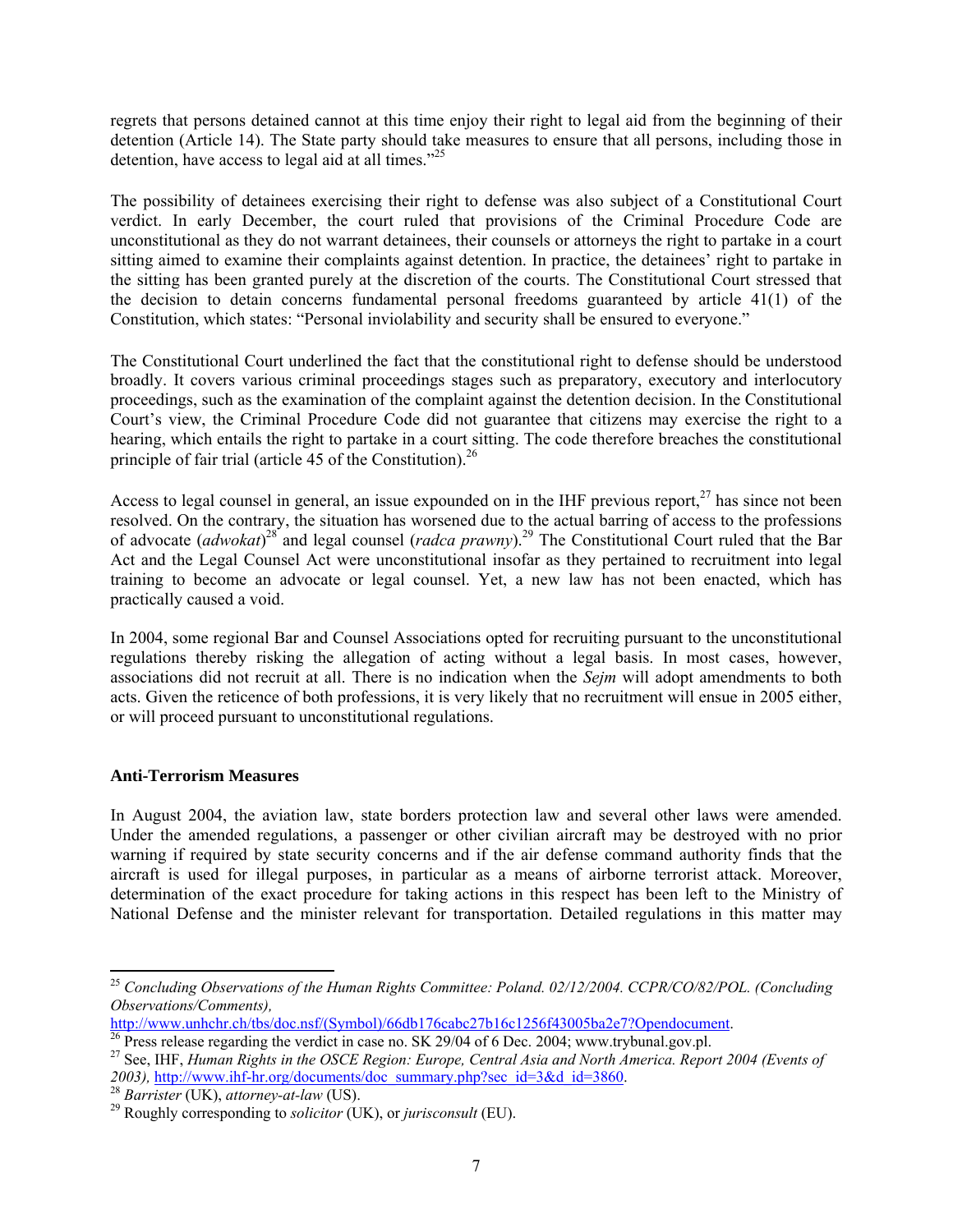therefore require only a joint implementing regulation by both ministers and need not necessarily be approved by the *Sejm*.

The new regulations resulting from the war on terrorism thus vest enormous powers with the decision makers and may lead to serious human rights violations, including the violation of the right to life.

## **Torture, Ill-Treatment and Police Misconduct<sup>30</sup>**

A recent report by the HFHR implied that Poland had no effective and independent system for examining complaints against human rights violations by police officers.<sup>31</sup> Inquiry procedures were conducted by and within internal police structures and in principle were based on findings communicated to higher echelons by the unit in which the incriminated officers worked.

In addition, NGOs did not have any instrument to hold people accountable of violations of which they were effectively guilty.

Preparatory procedures in criminal cases were normally conducted by local prosecutors whose jurisdiction covered that of the police precinct in question. This bred situations in which prosecutors conducted proceedings against officers with whom they collaborated on a daily basis, as illustrated below.

In the case of Kamil P., accused of mugging, his father notified the district prosecutor's office in Legionowo, north of Warsaw, that his son had been beaten by police officers during an interrogation at the local police department. The prosecutor initiated investigation into the case but discontinued it despite visible traces of beating on Kamil P.'s body during the meeting designed to administer pre-trial detention, at which the Legionowo prosecutor was present. Kamil P.'s father filed a complaint against the local prosecutor's decision, but the prosecutor refused to accept it as purportedly filed by a person who was not party to the proceedings. Consequently, Kamil P., who continued to be temporarily detained, applied to the prosecutor for reinstating the deadline for complaining against the decision to discontinue the proceedings. The request was rejected by the Legionowo prosecutor. Due to the intervention of the HFHR and other organizations, the court examined Kamil P.'s application. However, the court did not concur with his request or the HFHR's position and upheld the prosecutor's decision.

Just as with the police, there was no independent and effective system of examining complaints against human rights violations by prison guards. Regardless of whether a compliant was addressed to the Central Prison Administration or to the Regional Prison Service Inspectorate, on principle it would be forwarded for consideration and addressing of the allegations by the administration of the penal institution concerned.32

## **Arbitrary Arrest and Detention**

Courts almost routinely ordered suspects to be held in pre-trial detention, a practice therefore unconstitutional (article 41 of the Constitution) and non-compliant with the ICCPR (article 9). Frequently, the initial arrest was justified, albeit for a period shorter than the three months commonly applied. Despite

<sup>31</sup> Sprawozdanie z działań przeprowadzonych w ramach programu "Zapobieganie torturom w instytucjach *izolacyjnych Europy Centralnej i Wschodniej" w okresie od 1.06.2003 do 30.04.2004 roku. Grupa polska*; nie publikowane, s. 10 [Activity report within the scope of the program "Prevention of Torture in Confinement Institutions in Central and Eastern Europe" between 1 June 2003 and 30 April 2004. Polish Group; unpublished, p. 10].

<sup>&</sup>lt;sup>30</sup> See also the section on the Right to Life.

<sup>32</sup> Ibid. p. 10.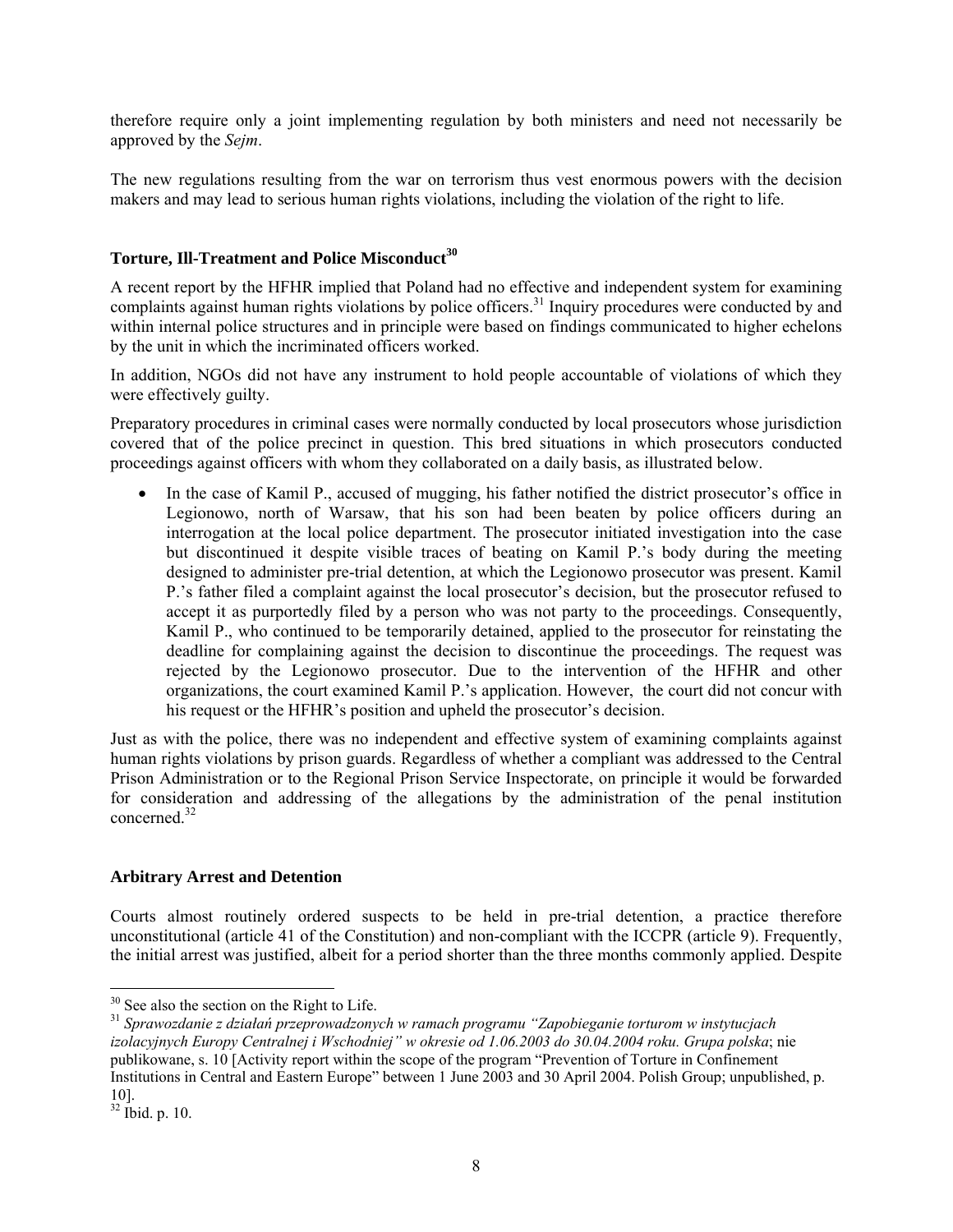this, the prosecutor or the police often failed not to conduct the investigation in the meantime, and detention was automatically extended by another three months.

- Kamil P. (case described above) spent 11 months in pre-trial detention (from December 2003 to November 2004). During the first police interrogation, his alleged victim stated that he did not recognize Kamil P. as the perpetrator of the mugging. Initially, Kamil P. confessed to the charge. Still, as early as at the first session held to apply the pre-trial detention measure, both the judge and the prosecutor should have noticed traces of beating on the suspect's face and body, which showed that he had been ill-treated while in police custody. Kamil P. was first afraid to retract his statements but finally did so after being transferred from the Legionowo police station to the remand facility at Warszawa Grochów in January 2004. He then stated that his initial confession was extracted under beating by the police. Despite this fact, pre-trial detention was still applied – the court disregarded the HFHR's opinion that a continuation of pre-trial detention would be illgrounded. Kamil P. was released from detention in November only after hearing the aggrieved party, who had previously not turned up for the hearing twice.
- Krzysztof S., charged with murder, asked the HFHR to intervene in his case because he found that the time he had been held in pre-trial detention was excessive – 16 months as of that time. The HFHR submitted a legal opinion to the District Court of Bielsko-Biała. It stated, *inter alia*, that the necessity to apply arrest as the only effective preventive measure was not in any way substantiated. In addition, the HFHR found the application of the most severe preventive measure for such a long period solely on the premise of "impending severe punishment" to be inadmissible. The district court did not concur with the HFHR's opinion and, as of January 2005, Krzysztof S. was still being held in pre-trial detention, and the HFHR was considering submission of another legal opinion.

The UN Human Rights Committee has also pointed to the automatic fashion in which prolonged pre-trial detention has been unduly applied in Poland. In its recommendations, the committee stated: "While welcoming recent changes in legislation designed to reduce pre-trial detention, the Committee is concerned that the number of persons in pre-trial detention remains high (Article 9). The State party should take further steps to reduce the number of persons in pre-trial detention"( $C-13$ ).<sup>33</sup>

Between 1 January and 31 October 2004, in three cases against Poland, the ECtHR found breaches of article  $5(1)$  of the ECHR (right to liberty and security of person).<sup>34</sup> The court found that article  $5(3)$  (right to be brought promptly before a judge) was breached in six cases,  $35$  with another three cases of violating article 5(4) (speedy decision by a court on lawfulness of detention) of the ECHR.<sup>36</sup>

• In the case of *G.K. v. Poland*, the ECtHR ruled that Poland breached article 5(1, 3 and 4) of the ECHR due to detaining the complainant unlawfully for 24 days, imposing an excessive three-year

 <sup>33</sup> *Concluding Observations of the Human Rights Committee: Poland. 02/12/2004. CCPR/CO/82/POL. (Concluding Observations/Comments),*

<sup>&</sup>lt;sup>34</sup> D.P. v. Poland, 34221/96; *G.K. v. Poland, 20 January 2004, Appl. No. 38816/97; Ciszewski v. Poland, 13 July* 2004, Appl. No. 38668/97.

<sup>35</sup> *D.P. v. Poland,* f 34221/96; *G.K. v Poland,* 20 January 2004, Appl. No. 38816/97; *J.G. v. Poland,* 6 April 2004, Appl. No. 36258/97; *M.B. v. Poland,* 27 April 2004, Appl. No. 34091/96; *Wesolowski v. Poland,* 22 June 2004,

<sup>&</sup>lt;sup>36</sup>G.K. v. Poland, 20 January 2004, Appl. No. 38816/97; *M.B. v. Poland,* 27 April 2004, Appl. No. 34091/96; *Wesolowski v. Poland,* 22 June 2004, Appl. No. 29687/96.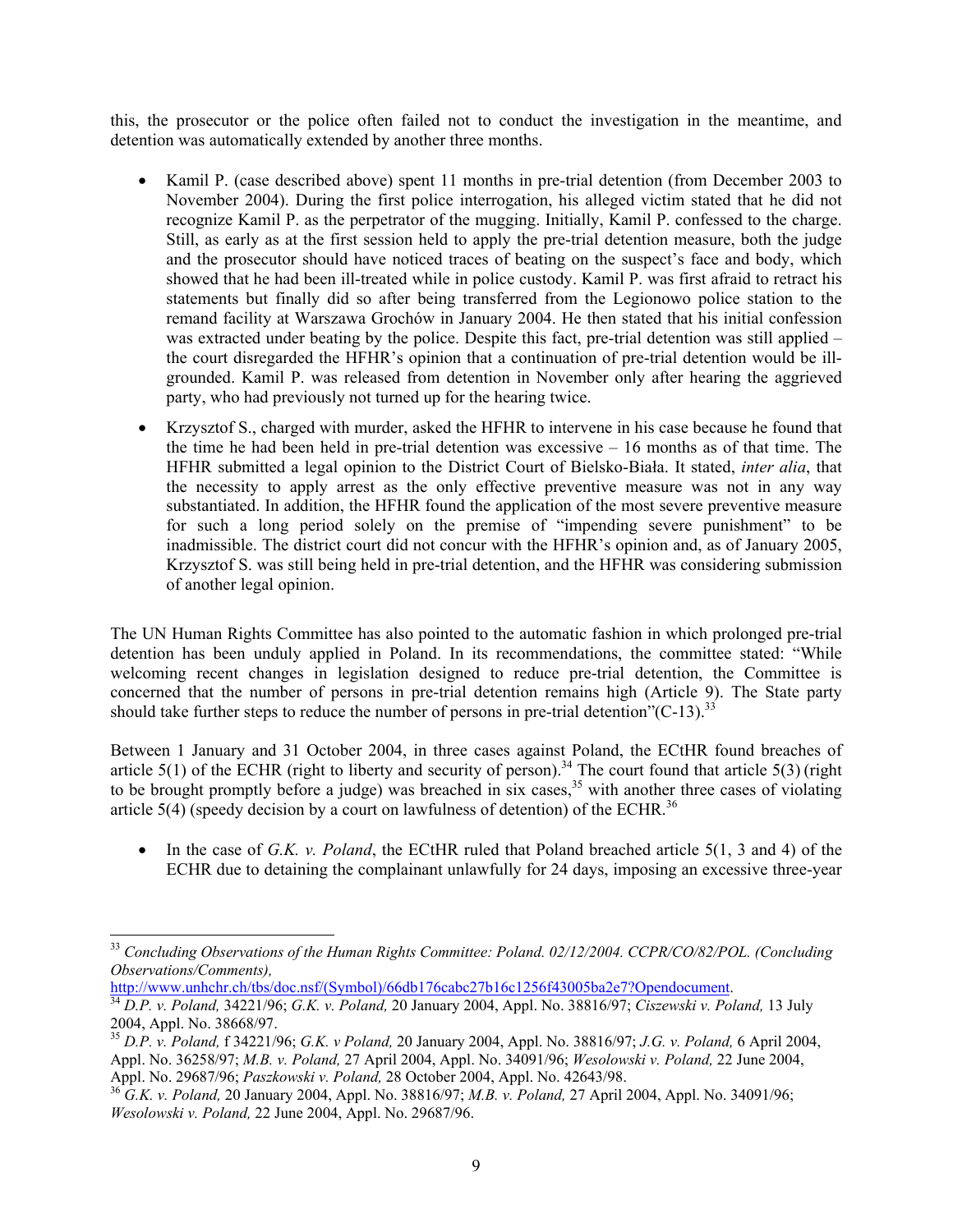pre-trial detention and depriving the complainant of legal instruments for lodging a complaint against the detention decision  $37$ 

In another case, the ECtHR ruled that pre-trial detention was unjustified while the preparatory proceedings were underway, which was in breach of article  $5(3)$  of the ECHR.<sup>38</sup>

## **Conditions in Prisons**

Conditions in Polish prisons did not improve during the course of 2004. Prisons continued to contend with financial and staffing problems. Overcrowding remained the key issue, however. On 30 December, Polish penitentiary institutions held a total of 80,356 inmates. One month earlier, there were another 31,017 lawfully sentenced persons waiting for the execution of their prison service (for 27,605 of whom the deadline for turning up to serve the sentence had lapsed).

According to the Central Prison Administration, prisons were overcrowded by 15–17%.<sup>39</sup> Yet, in reality, overcrowding was even worse than the statistics showed. While official statistics were based on 3-3.5 square meters per inmate, in reality the entire usable prison area was used as the basis for the calculations, thus making overcrowding an even more serious problem. The European Committee against Torture (CPT) and the UN Committee against Torture (CAT) demand at least four square meter per inmate in European countries. Due to the growing overcrowding in the past five years, areas such as common rooms and workout rooms have been converted into cells. Combined with the aforementioned over 30,000 convicts awaiting to serve their term, the prison system may be said to fall short of some 60,000 places, and overcrowding overshoots the 200% mark across the country.

Overcrowding was not so much due to negligence on the part of the prison service as to Poland's penal policy of the past few years. The UN Human Rights Committee also commented on this by noting: "While taking note of measures to address overcrowding in prisons, the Committee remains concerned that many inmates still occupy cells which do not meet the requirements established by the UN Standard Minimum Rules of Treatment of Prisoners. It is also concerned that judges do not make full use of alternative types of punishment available under the law (Article 10). The State Party should take further measures to address overcrowding in prisons and to ensure compliance with the requirements of article 10. It should also encourage the judiciary to impose alternative forms of punishment more frequently"  $(C-12)^{40}$ 

The stringent penal policy was shown in the case of Rajmund Z., an inmate at the Wronki Penitentiary, who complained to the HFHR that, despite serving 11 out of 15 years of his sentence, he was not given a pass to visit his dying mother or to attend her funeral. The court did not rule an early release of Rajmund Z. despite several years of commendations from the penitentiary in his favor.

# **Right to Life**

In less than a fortnight, Poland witnessed three deaths due to serious police misconduct, with another several dozen cases of bodily injuries. These cases ruthlessly laid bare the loopholes in the procedures by

 $37$  G.K. v. Poland, 20 January 2004, Appl. No. 38816/97.

 $^{38}$  J.G. v. Poland, 6 April 2004, Appl. No. 36258/97.<br> $^{39}$  Podstawowe problemy więziennictwa [Key Issues of Prison System], Centralny Zarząd Służby Więziennej [Central Prison Administration], Warsaw, April 2004, p. 5; www.czsw.gov.pl. 40 *Concluding Observations of the Human Rights Committee: Poland. 02/12/2004. CCPR/CO/82/POL. (Concluding* 

*Observations/Comments),*

http://www.unhchr.ch/tbs/doc.nsf/(Symbol)/66db176cabc27b16c1256f43005ba2e7?Opendocument.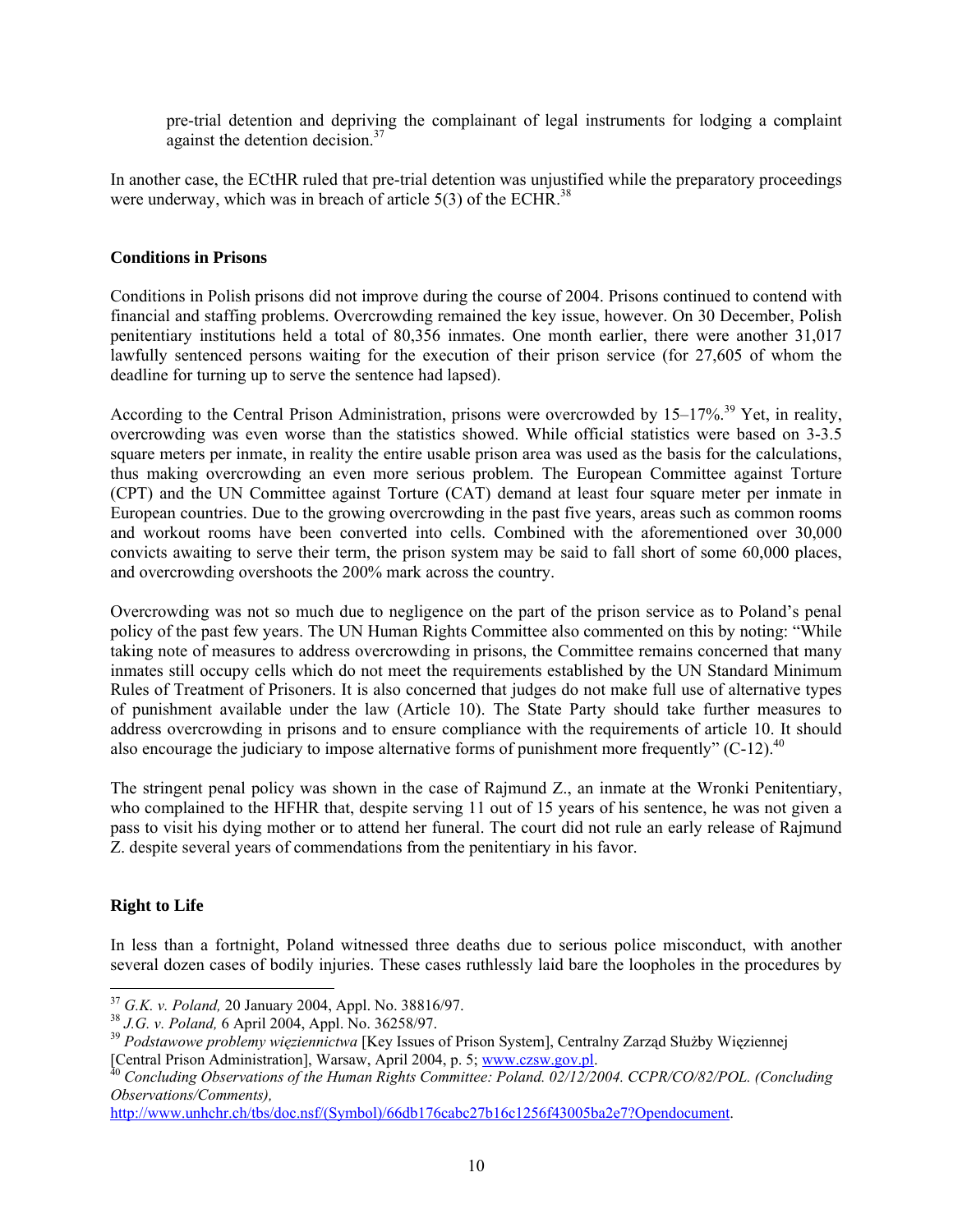which Polish police may resort to use of arms. Inquiries into the cases in which police used forearms were too general in nature, and consequently police officers did not feel accountable for overstepping their powers in this respect.

In mid-2004, the Ministry of Internal Affairs and Administration was drawing up a new draft Police Act, which aimed to provide for a major increase of police powers in using firearms. It included a general provision whereby a police officer would have the right to shoot to kill if, given the circumstances, this were to be the only effective way of repulsing an assault that constitutes a clear and imminent danger to human life. In addition, the draft assumed that warning of the possible use of firearms by the police would be optional (currently, police officers must do so). A further precept of the draft law was that the police would have been allowed to use firearms to stop a vehicle if a driver did not stop as instructed, regardless of whether the police officer would be uniformed or in plainclothes. Due to the HFHR representative's efforts, work on the draft has been suspended for an indefinite period.

- On 29 April, Łukasz T. and Daniel L., both aged 19, were on their way back from Swarzędz to Poznań. As they stopped at a red traffic light, four armed men jumped out of the two cars in front of and behind theirs. Just as Łukasz T., the driver, was trying to maneuver his way out from between the two jamming cars, the men opened fire. The vehicle hit the fence of a nearby property. Łukasz T. was killed, and Daniel L. was shot in the spine, paralyzing him. The car's bonnet was perforated with 20 bullet holes. The firing men were plainclothes police officers who believed that the car was being driven by a dangerous criminal they were chasing. Witnesses said that the policemen fired without warning. The family of the deceased Łukasz T. concluded an outof-court settlement and received compensation. The police did not agree to grant compensation to the paralyzed Daniel L., and the case was filed with the court of law.
- On the night of 8 May in Łódź, a gang of hooligans with clubs and sticks attacked a student festival. The intervening policemen shot and killed a 19-year-old man and a 23-year-old woman during the disturbances. Some 70 people were wounded.<sup>41</sup> The accident resulted from a mistake at a police magazine: the rubber bullets distributed to the policemen and used to disperse riots also included 25 pieces of live ammunition. The prosecutor established that the duty officer knew of the mistake but took no action to inform other policemen about it. Proceedings for negligence being pending as of the end of 2004. The regional and city chiefs of police resigned.

# **Respect of Private Life**

In one case, the ECtHR ruled that Poland was in breach of article 8 of the ECHR (respect for private and family life) due to censuring the correspondence of remand prisoners with the ECtHR. $^{42}$ 

The Polish law contains regulations obliging telephone operators to make all personal information available at the request of secret services. The operators referred this obligation to the Constitutional Court $43$ 

<sup>&</sup>lt;sup>41</sup> Zamieszki w Łodzi. Policja przyznała się do winy, 9 May 2004, www.onet.pl.

 $^{42}$  G.K. v. Poland, 20 January 2004, Appl. No. 38816/97. zadań na rzecz obronności, bezpieczeństwa państwa oraz bezpieczeństwa i porządku publicznego, (Dz.U. 2003 r., nr 19, poz. 166) [Regulation of the Minister of Infrastructure on performance by operators of tasks for the benefit of defence, security of state as well as public security and order of 24 January 2003], *Journal of Laws,* No. 19 pos. 166, 2003.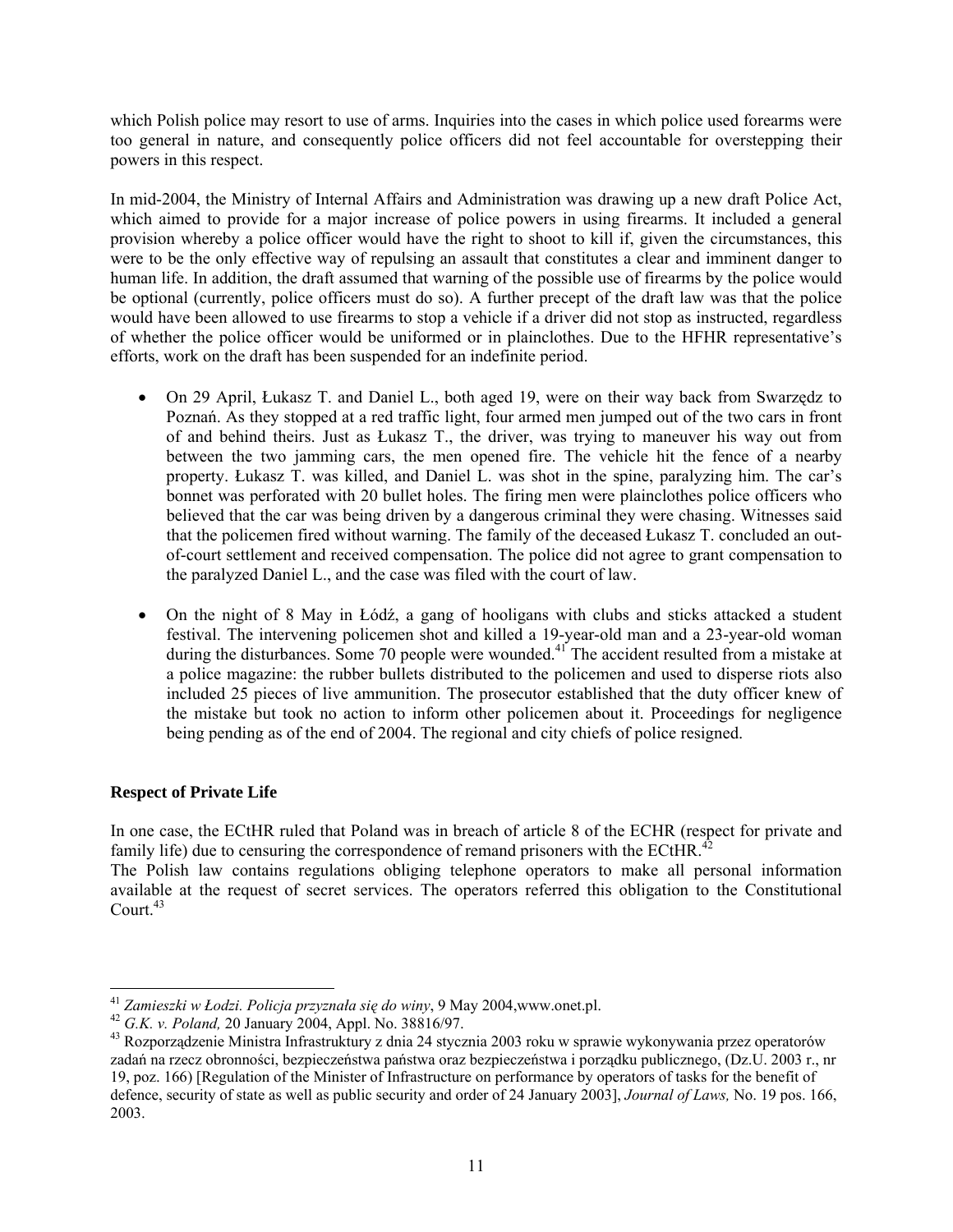The Telecommunications Act of 16 July 2004, that came into force on 3 September 2004,<sup>44</sup> is not in line with the European Commission's Directive 2002/58/WE. In violation of the directive, the act allows persons other than the sender and addressee of a message/communication to familiarize oneself, record, store, transmit or otherwise use the content or this data that should be subject to telecommunications secret.<sup>45</sup>

## **Security Services**

In April 2004, the Constitutional Court questioned several provisions of the National Security Agency (*Agencja Bezpieczeństwa Wewnętrznego*, ABW) and Intelligence Agency (*Agencji Wywiadu*) Act.

There were two salient issues from the human rights perspective. The Constitutional Court ruled that a legal instrument allowing for agency officers to instruct or order specific types of conduct (article 23.1.1 of the act) runs counter to the principle that no one may be forced to do what he/she is not legally obliged to do (article 31 of the Constitution). The court stressed that an act of parliament may not be a sufficient basis for determining the admissible extent of interference with civil rights and responsibilities. Likewise, the act in question does not set forth the procedure for defending oneself against excessive officer interference with one's personal interests.

The way the provision has been formulated also contradicts the rules of adequate legislation (article 2 of the Constitution). The Constitutional Court also ruled that a provision empowering ABW officers to monitor and record events in public places without the knowledge or consent of those concerned severely interferes with civil rights and freedoms. The court indicated that the act did not stipulate a procedure by which to ascertain whether monitoring and recording are necessary. Hence, article 23.1.6 violates the Constitution<sup>46</sup>

## **Rights of the Child**

Polish authorities do not keep statistics on the number of children who are not schooled. Parents who do not send children to school are hardly ever subject to administrative penalties. The situation described in a HFHR report published in  $2002^{47}$  has since remained unchanged.

School authorities frequently refuse to admit children of foreigners residing illegally in Poland. In the school year 2003/2004, the Education Desk of the Warsaw Council recommended to schools that they not admit children with unregulated residence status in Poland. Owing to the intervention by HFHR lawyers, the case has been clarified and the recommendation was cancelled.<sup>48</sup>

The ombudsman stated that the number of special rehabilitation centers for disabled children should be reduced for the benefit of setting up specialized rehabilitation and resocialization institutions providing professional aid to disabled children. The 2004 CRC's survey indicated that the existing centers' operating expenses were high and caused fund shortages for professional rehabilitation.<sup>49</sup> The ombudsman has also

<sup>44</sup> *Journal of Laws* 2004, No. 171 pos. 1800. 45 Article 159.2 item 4 of the Act.

<sup>46</sup> Press release concerning the verdict in case K 8/03 of 20 April 2004; www.trybunal.gov.pl.

<sup>47</sup> *Prawo do nauki. Raport z monitoringu* [*Right to education. A Monitoring Report*.], Helsinki Foundation for Human Rights, 2002, pp. 126-127.

<sup>48</sup> Information obtained by the Helsinki Foundation for Human Rights.

<sup>&</sup>lt;sup>49</sup> A statement from the Ombudsman to the Minister of National Education and Sport of 4 May 2004, No. RPO/470256/04/XI.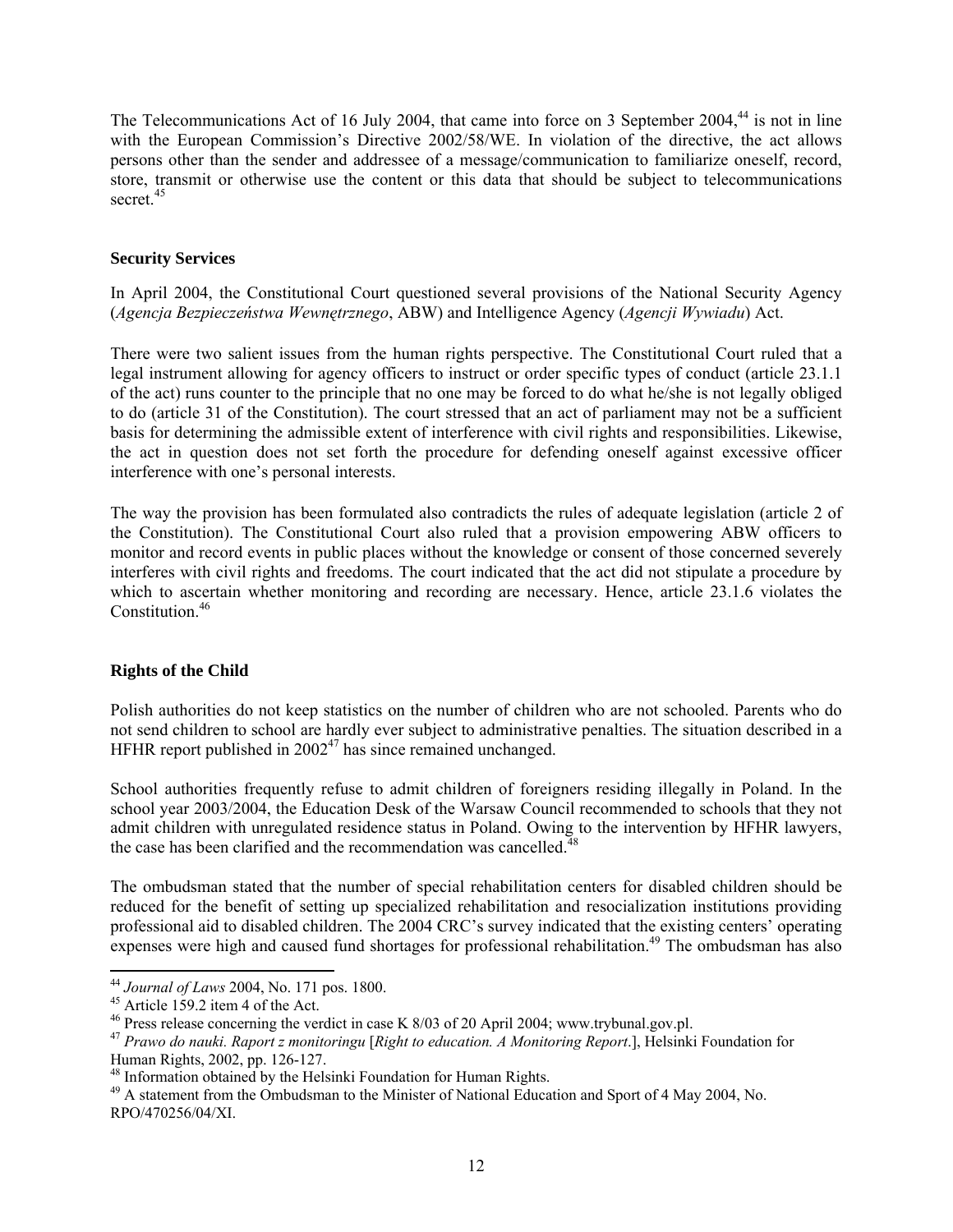stated that many of the children should be learning in regular schools close to their residences or in social integration schools. Placing children in dedicated rehabilitation centers for handicapped children, away from their homes, should be the last resort.

Across Poland, 30,000 children who were in a special school regime designed for mentally disabled children were in boarding schools in  $2004$ <sup>50</sup> Frequently, local authorities refused to set up a social integration class or to finance the cost of commuting to another town or village for such a class. The minister of national education and sports did not concur with the ombudsman's observations.<sup>51</sup>

In many cases, due to the shortage of places in social rehabilitation facilities, underage youths were placed in police-operated child shelters, which constitutes unjustified confinement. However, confining an underage youth should only be used as a measure of last resort and for the shortest period of time possible. Therefore, holding youths in police operated child shelters in order to wait for a place in social rehabilitation facilities is illegal because such confinement does not fulfill the established legal provisions spelled out in article  $41(1)$  of the Polish Constitution.<sup>52</sup>

Although anticipated, in reality the effects of several years of childcare system reform were hardly visible across the country. There was a lack of funds to develop programs to genuinely assist children and families. In the face of fund shortages, several local programs were gradually terminated in 2004.<sup>53</sup> Additionally, despite a drop in the birth rate, the number of children committed to care in facilities outside of the family has significantly increased.

On 13 January 2004, within the framework of the National Program for Preventing Juvenile Social Maladjustment and Crime, the Council of Ministers adopted the Rules of Conduct for Teachers and Cooperation Methods for Schools and the Police in Cases of Juveniles Threatened by Crime, Depravity, Drug Abuse, Alcoholism and Prostitution. The document's fundamental drawback stems from excessive interference by the police in school life, with absence of adequate protection of the pupils', students' and parents' rights. The HFHR stated that procedures provide by the rules make little mention to cooperation between schools and parents – a fact that should be the most important factor when dealing with problems with school children.<sup>5</sup>

## **Property Rights**

In June 2004, the ECtHR ruled on the case of *Broniowski v. Poland* regarding the property left in Poland's pre-WW2 eastern territories that now belong to Lithuania, Belarus and Ukraine. The ECtHR ruled that preventing the exercise of the right to equitable compensation for immovable property left beyond the Bug River after WW2 is a violation of the right to property as construed by article 1 of Protocol 1 to the ECHR. The court stated that Poland had not established an effective mechanism for the pursuit of claims by former owners from the Eastern marches.<sup>55</sup>

 50 Ibid.

<sup>51</sup> Reply of 4 August 2004.

 $52$  A statement from the Ombudsman to the Minister of Justice of 9 January 2004, No. RPO/434183/XI.

<sup>&</sup>lt;sup>53</sup> A statement from the Ombudsman to the Minister of National Education and Sport of 30 July 2004, No. RPO/479916/04/XI.

<sup>&</sup>lt;sup>54</sup> A statement from the Ombudsman to the Minster of National Education and Sport of 25 May 2004, No. RPO/439954/03/XI.

<sup>55</sup> *Broniowski v. Poland,* 22 June 2004, Appl. No. 31443/96.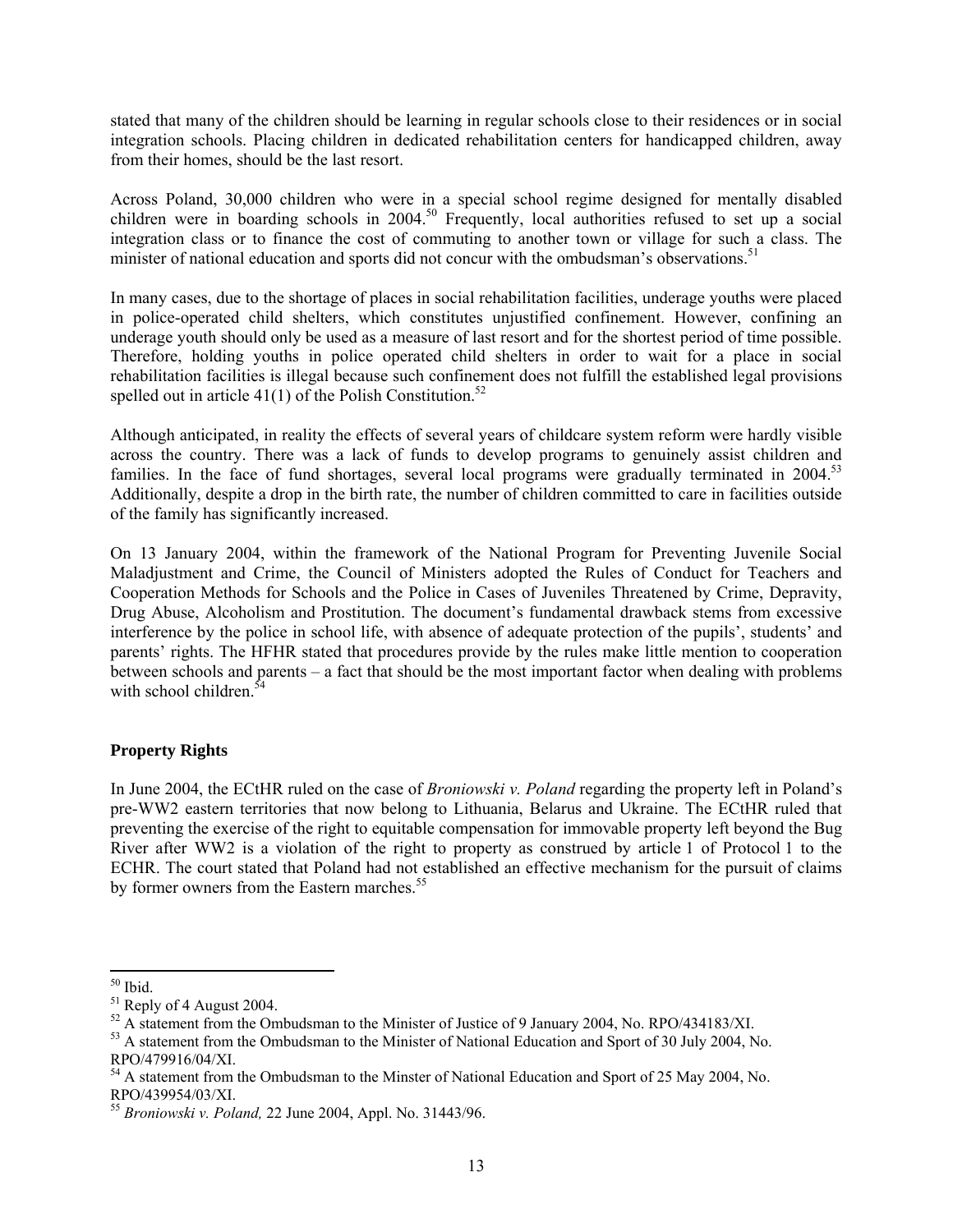## **National and Ethnic Minorities**

After eleven years of work, the *Sejm* adopted on 4 November the National and Ethnic Minorities and Regional Language Act. The first draft of this act was prepared by the HFHR in 1993.

Most of the rights enshrined in the act are already referred to in other legal acts, such as the right to education in the minority language; the right to use first and family names in the original form; the right to access to the public media; the right to state support for minority languages and cultures; the right to freely use the minority language in public and private life; and the right to disseminate and exchange information in the minority language. Forced assimilation of minority representatives is prohibited.

As of the end of the year, the final text of the bill was pending in the Sejm, following Senate (upper house of parliament) amendments of 3 December to introduce a new entitlement to use the minority language as the auxiliary language in offices, a right sought for years by minorities in Poland. After approval by *Sejm*, the president needs to sign the act into law.

The act defines a national and ethnic minority and lists minority groups that are currently protected in Poland. Pursuant to the act's provisions, a national minority is a group that has lived in Poland for over 100 years and that stems from a nation having its statehood (Belarusian, Czechs, Lithuanians, Germans, Armenians, Russians, Slovaks, Ukrainians, Jews), while an ethnic minority is different from a national minority in that it does not stem from an officially recognized nation-state (Karaim, Lemko/Ruthenians, Roma, Tartars). In addition, special language protection rights are granted to the Kashebe/Kashubians, indicated in the act as Poland's sole language minority. Responsibility for the act's implementation is vested with the minister of home affairs and the Joint Government and Ethnic and National Minorities **Committee** 

## **Asylum Seekers and Refugees**

Only about 5% of all asylum seekers were granted political asylum in Poland in 2004. NGOs' lawyers providing legal aid to foreigners and refugees believe that more people should have been granted the status. In Poland, this applied chiefly to Chechens who were citizens of the Russian Federation and who were not awarded the refugee status in Poland despite complying in most cases with the requirements set out in the Geneva Convention and the New York Protocol, i.e., persons who harbor a reasonable fear of persecution on account of nationality and political views. Chechens who applied for political asylum enjoyed a subsidiary form of assistance, such as the assent to "tolerated" stay, which, despite lawful residence and work permits, does not provide them with sufficient means to live in Poland.

At the Polish-Belarusian border crossing point in Terespol, foreigners were prevented from submitting an asylum application and the applicants could not be guaranteed access to the necessary interviews. This meant that the insufficient number of officers and lack of adequate premises might have hindered the procedure to award them refugee status. Foreigners were frequently held in conditions that were degrading.

Foreigners seeking refugee status who were detained with the intent of expulsion or placed in a high security center did not receive the necessary information on their legal status, nor did they have the possibility to seek legal aid from NGOs. Also, the living conditions at the high security center in Lesznowola and detention centers with for people these people were unsatisfactory.

The right to seek refugee status was also violated by the fact that the negative decision was issued in the Polish language to foreigners who were detained with an intent of expulsion and held in the high security